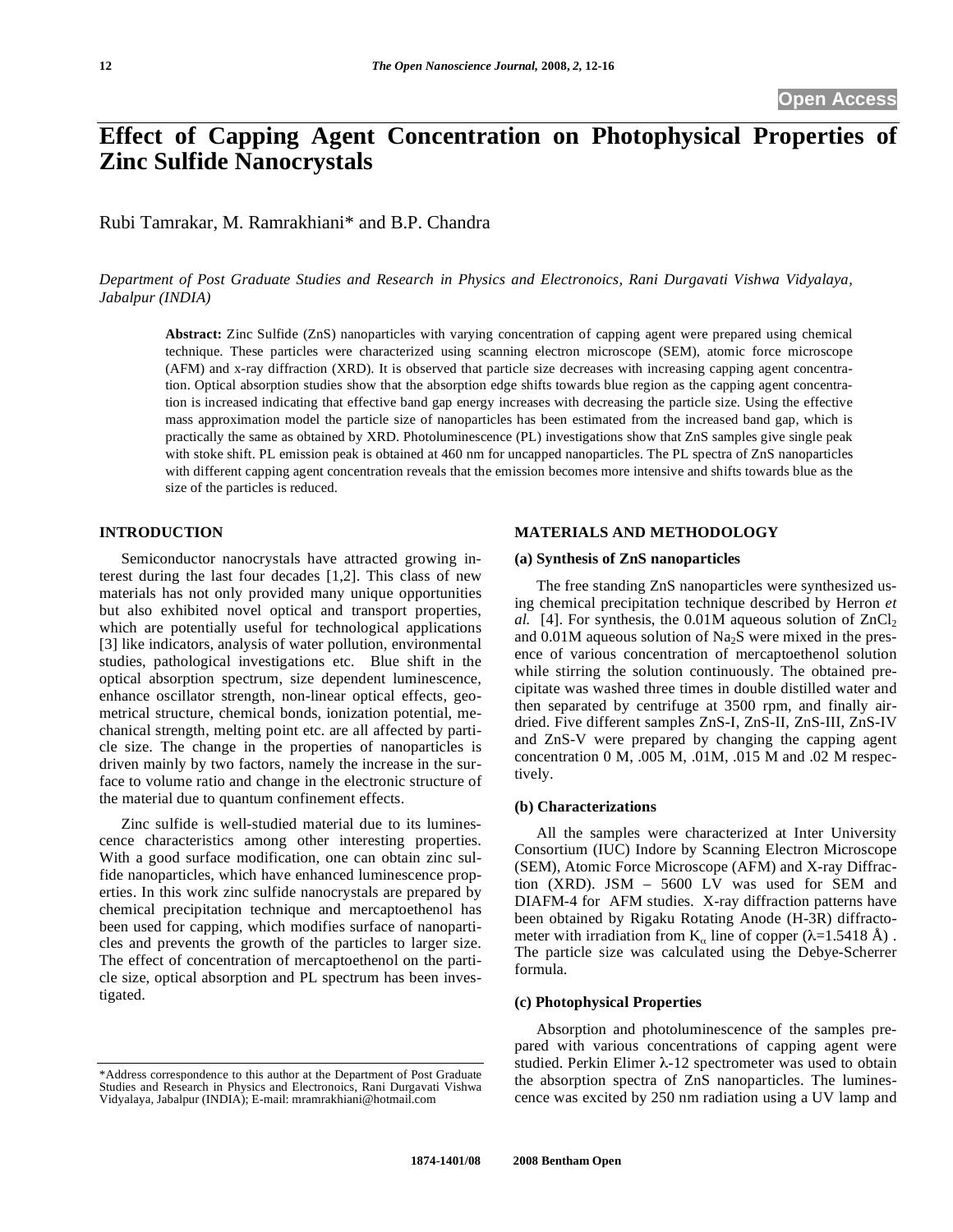

**Fig. (1).** SEM image of ZnS nanoparticles.



**Fig. (2).** AFM image of ZnS nanoparticles.

filter. The intensity of emitted light at different wevelengths was measured using monochromator (HM-104) and photomultiplier tube (RCA-931). A model is proposed to explain the size dependence of the PL of these nanocrystals.

## **RESULTS AND DISCUSSION**

A typical SEM image of ZnS nanoparticles is shown in Fig. (**1**). The particle sizes obtained from SEM images are found to be in the range of 13 nm to 54 nm and these are given in column 5 of Table **I**. It is observed that small particles are obtained as the capping agent concentration is increased. Similar results are observed by AFM also. Fig. (**2**) shows a typical AFM image and the particles sizes obtained by AFM are given in column 6 of Table **I**. By AFM the particle sizes are obtained in the range of 27 nm to 50 nm.

**Table I. Size of ZnS Nanocrystals by Various Techniques** 

The XRD patterns for the samples are shown in Fig. (**3**). Three different peaks are obtained at 20 values of 29.5<sup>0</sup>, 49<sup>0</sup> and  $57.8^{\circ}$ . This shows that the samples have zinc blende structure and the peaks correspond to diffraction at (111), (220) and (311) planes respectively [8]. The lattice parameter has been computed as 5.34 Å, which is very close to the standard value (5.42 Å). From the Fig. (**3**) it is also seen that peaks are broadened for higher concentration of capping agent. The broadening of peaks indicates nanocrystalline behavior of the particles. The size of the particles has been computed from the width of first peak using Debye Scherrer formula [5].

$$
D = \frac{K\lambda}{\beta cos\theta} \qquad \qquad \dots (1)
$$

where K is constant,  $\lambda$  is the wavelength of X-rays,  $\beta$  is the full width at half maximum and  $\theta$  is Bragg angle. The particle sizes obtained from XRD are of the order of 2-3 nm and given in column 7 of the Table **I**. From the Table **I**, it is clearly seen that the particle size is decreasing with increasing capping agent concentration. The size obtained by SEM and AFM are of the order of few tens of nm whereas by XRD these are only of a few nm order. The discrepancy associated with size of ZnS nanoparticles may be because of the fact that SEM and AFM shows the lateral dimension of the particles whereas XRD gives the regularity in the atomic arrangement. Perhaps the lateral dimension (including the



**Fig. (3).** XRD pattern of ZnS nanoparticles.

| <b>S.N.</b> | <b>Sample</b> | <b>Capping Agent</b><br>Conc.<br>(in Mol.) | <b>Effective Band Gap</b><br>(in eV) | Size by (in nm)          |            |                          |            |
|-------------|---------------|--------------------------------------------|--------------------------------------|--------------------------|------------|--------------------------|------------|
|             |               |                                            |                                      | <b>SEM</b>               | <b>AFM</b> | <b>XRD</b>               | <b>EMA</b> |
| 1.          | $ZnS-I$       | 0.000                                      | 4.76                                 | 54                       | 50         | 2.87                     | 2.4        |
| 2.          | $ZnS-II$      | 0.005                                      | 4.96                                 | $\overline{\phantom{a}}$ | 44         | $\overline{\phantom{a}}$ | 2.2        |
| 3.          | $ZnS-II$      | 0.001                                      | 5.16                                 | $\overline{\phantom{a}}$ | 37         | $\overline{\phantom{a}}$ | 2.08       |
| 4.          | $ZnS-IV$      | 0.015                                      | 5.39                                 | 36                       | 35         | 2.08                     | 1.9        |
| 5.          | $ZnS-V$       | 0.02                                       | 5.63                                 | 13                       | 27         | 1.63                     | 1.78       |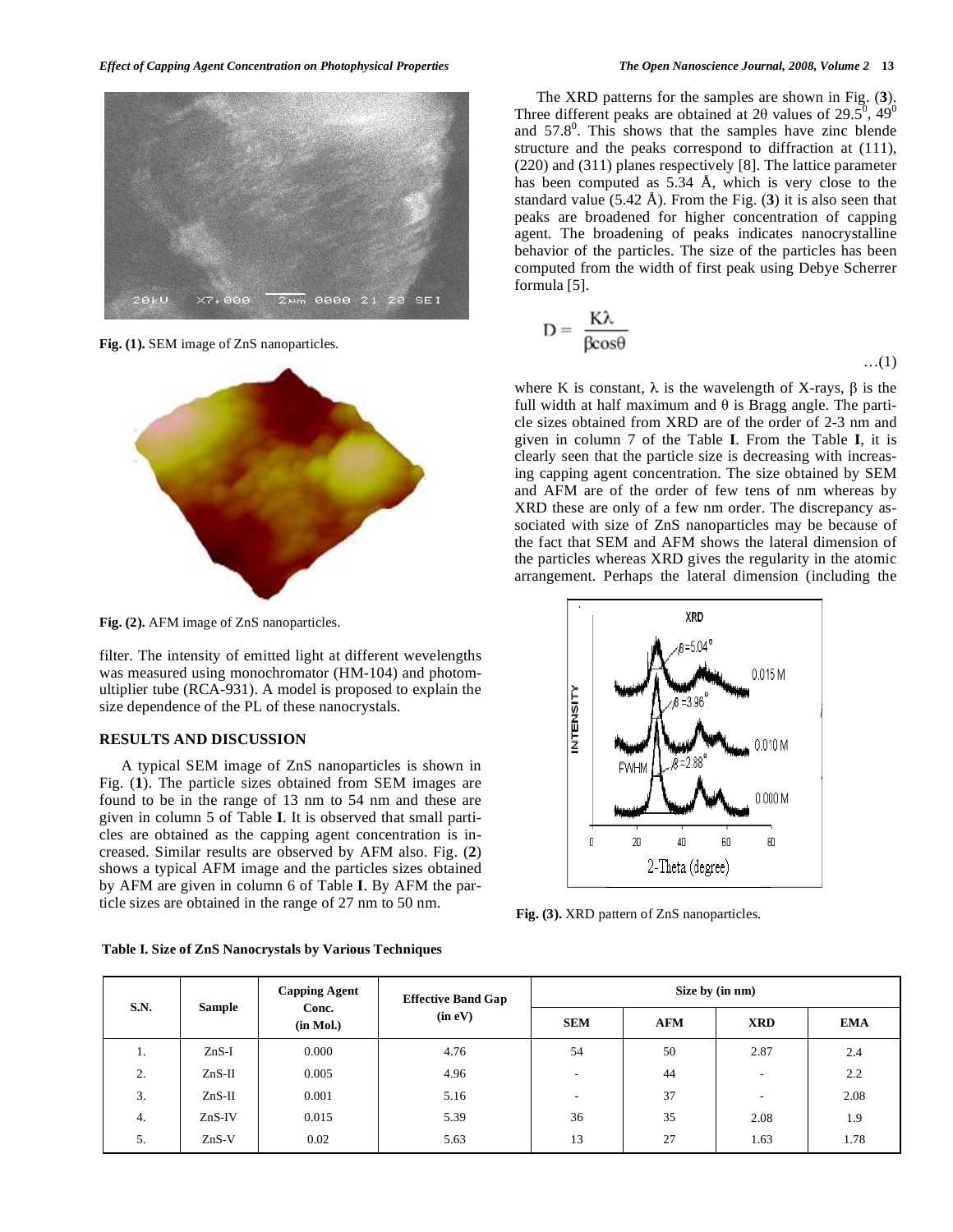capping agent also may be agglomeration of the nanoparticles) is of the order of a few tens of nm, but the individual nanoparticle with regular atomic lattice extends only up to a few nm. In nanomaterials, binding energy per atom decreases with decreasing particle size, which would result in non-spherical geometry of the particles, which may cause the difference in the particle size determined by different methods.

The study of optical absorption is important to understand the behavior of semiconductor nanocrystals. A fundamental property of semiconductors is the band gap-the energy separation between the filled valence band and the empty conduction band. Optical excitation of electrons across the band gap is strongly allowed, producing an abrupt increase in absorption at the wavelength corresponding to the band gap energy. This feature in the optical spectrum is known as the optical absorption edge. Fig. (**4**) shows the optical absorption spectra of ZnS nanoparticles in the range of 800 nm-200 nm. It can be seen that the spectra are featureless and no absorption occur in visible region (800 nm-390 nm). Absorption edge was obtained at shorter wavelength in UV region at 260 nm, 250 nm, 240 nm, 230 nm and 220 nm for ZnS-I, ZnS-II, ZnS-III, ZnS-IV and ZnS-V samples respectively. This clearly shows that the absorption edge shift towards shorter wavelengths as the capping agent concentration is increased. The observed blue shift in the absorption edge is reflection of the band gap increase owing to quantum confinement effect. In the bulk material the band gap can be found from the graph between ( $\alpha$ hv) <sup>2</sup> vs hv, whereas in the nanomaterials the band gap is obtained from

nanomaterials the band gap is obtained from the absorption maxima. In our samples absorption peak was not obtained. The absorption edge was found at shorter wavelength. The band gap energy of the samples corres-ponding to the absorption edge is found to 4.76 eV, 4.96 eV, 5.16eV, 5.39 eV and 5.63 eV, respectively with increasing the capping agent concentration. It is observed that no optical absorption occurs at surface states and therefore these do not affect to the absorption spectra. Only the widening of the band gap is indicated. Similar results are reported by Kumbhojkar *et al.*  [6] on mercaptoethenol capped ZnS nano-particles. They have obtained a broad featureless and small absorption peak at 280 nm (4.4eV) Martinez *et al.* [7] have studied absorption spectra of CdS nanoparticles. They have not obtained any peak. Band gap computed from absorption edge has been reported as 2.57 eV. Mahamuni *et al.* [8] have obtained absorption peak at 238 nm (5.2eV) and 258 nm (4.8eV) for ZnS nanoparticles of size 7Å and 23Å respectively, but no peak was observed for a particle size of 23 Å. This result is in agreement with our results.

Some theoretical models have been proposed [9,10], relating the effective band gap of material with the particle size. The simple model predicting the variation of exciton energy with particle size is based on the effective mass approximation (EMA). The lowest excited state of the crystallite is assumed to be the ground state of an electron hole pair. The ground state energy of exciton or the increase in effective band gap as a function of crystalline size is estimated as [9].

$$
\Delta E = \frac{\hbar^2 \pi^2}{2r^2} \left[ \frac{1}{m_e^*} + \frac{1}{m_h^*} \right] - \frac{1.786 e^2}{\epsilon r} - \frac{0.124 e^4}{h^2 \epsilon^2} \left[ \frac{1}{m_e^*} + \frac{1}{m_h^*} \right]^{-1} \quad \text{....(2)}
$$



**Fig. (4).** Absorption Spectra of ZnS nanoparticles.

Where  $m_e^*$  and  $m_h^*$  are the effective mass of the electrons and holes respectively, r is the radius of the particles and  $\varepsilon$  is the dielectric constant of the semiconductor. In this equation first term is the kinetic energy of the electrons and holes, the second is their Coulomb attraction and the last term corresponds to the correlation between the two particles. The second and third terms are much smaller than the first term therefore they can be neglected. Thus equation may be expressed as

$$
\Delta E = \frac{\hbar^2 \pi^2}{2r^2} \left[ \frac{1}{m_e^*} + \frac{1}{m_h^*} \right] \quad ...(3)
$$

The value of effective mass of electrons and holes for  $ZnS$  are  $0.41m_e$  and  $0.61m_e$  [11]. The particle size from this model is given column 8 in Table **1**. It is seen that particle size estimated from absorption edge is of the same order as that obtained from broadening of XRD peaks. Increase in band gap corresponds to the smallest dimension of the nanocrystals, where as XRD corresponds to average size. Nearly same values of particle size by effective band gap and XRD reveal that nanoparticles are spherical in nature. The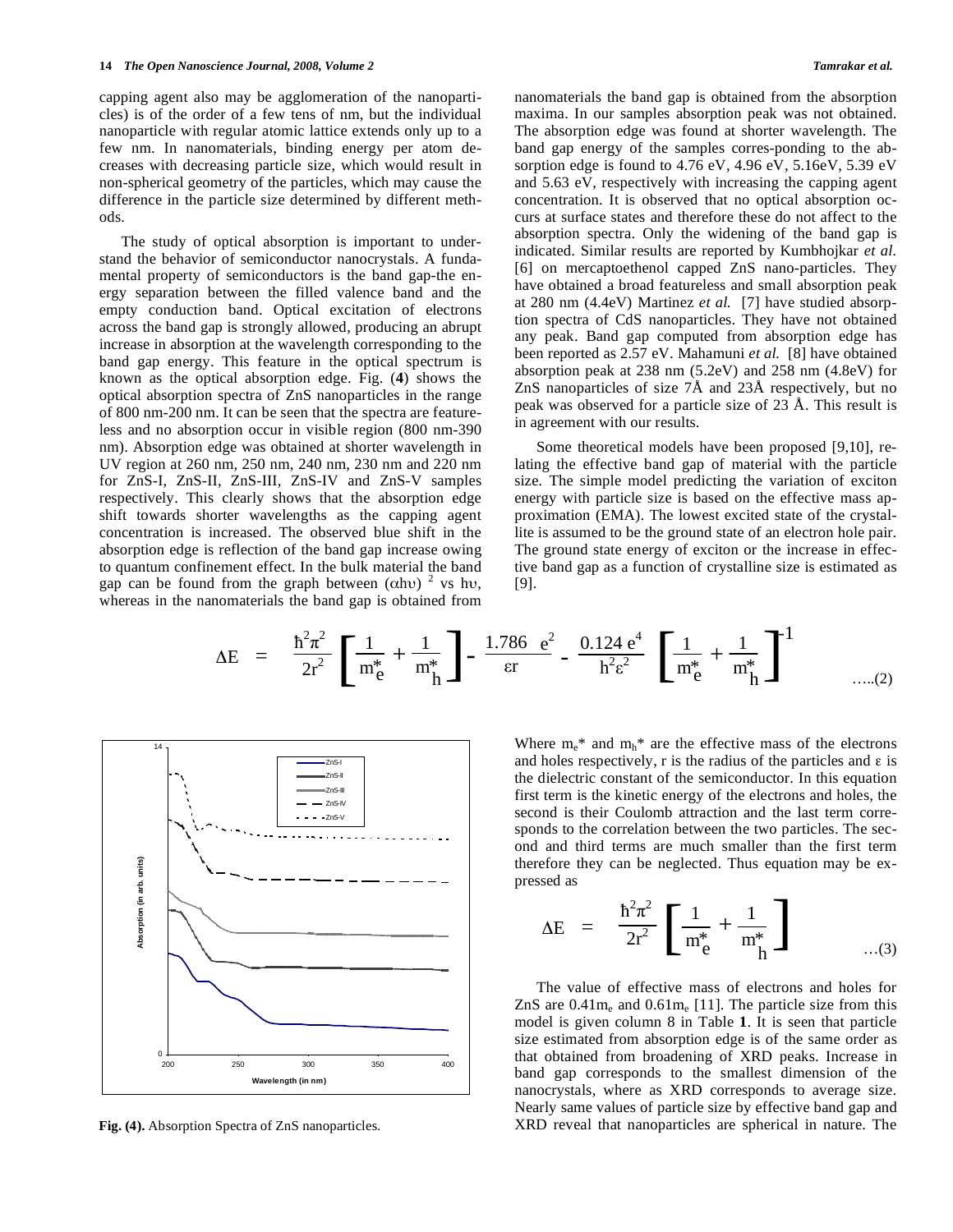variation of particle size with capping agent concentration is shown in Fig. (**5**).



**Fig. (5).** Graph between capping agent concentration and Particle size.

Luminescence studies provide information regarding defect states, which take part in radiative de-excitation of the sample. In nanocrystals, the defect states may shift or the density may increase which is revealed by PL studies. Fig. (**6**) shows the luminescence spectra of ZnS-I, ZnS-II, ZnS-III, ZnS-IV and ZnS-V samples in the range 800 nm-200 nm prepared with various capping agent concentrations. It can be seen from the figure that only one Stoke-shifted PL peak is obtained at 460 nm, 440 nm, 430 nm, 420 nm and 390 nm for ZnS-I, ZnS-II, ZnS-III, ZnS-IV and ZnS-V samples respectively. The PL emission is at longer wavelength as compared to the excitation wavelength (250 nm). This indicates involvement of impurity or surface states in the PL phenomenon. The PL spectra of ZnS nanoparticles with different capping agent concentration reveals that the emission becomes more intensive and shifts towards smaller wavelength as the size of the particles is reduced. PL emission peak is obtained at 460 nm for uncapped nanoparticles. The peak shifts towards shorter wavelength as the capping agent concentration is increased. Fig. (**7**) shows the variation of PL intensity and wavelength of PL peaks with the capping agent concentration.

The luminescence mechanism can be understood from the energy level diagram shown in Fig. (**8**). The energy states within the band gap in the nanocrystals are produced due to surface states or  $\overline{Zn}^{2+}$  or  $S^{2-}$  ions. Photons of higher energy (4.9eV) excites the electrons from the valance band (VB) or  $\text{Zn}^{2+}$  levels, which reaches the conduction band (CB). The excited electrons decay non-radiatively to surface-states and then decay radiatively to valance band and emit a photon of lower energy. When the particle size decreases, the valance band edge shifts downwards. Therefore, the emitted photon has comparatively higher energy giving photoluminescence peak at shorter wavelength.

In ZnS nanoparticles, a large fraction of total number of atoms resides on the surface. The SH group of mercaptoethenol dissociates and organic group gets attached to Zn ions. Thus, the organic legends are instrumental in removing Zn dangling orbitals from the gap. The  $sp<sup>3</sup>$  hybridized orbital of surface S atoms dangle out of the crystal surface. More unsaturated S dangling bonds will be present on the surface.



**Fig. (6).** PL spectra of ZnS nanoparticles.



**Fig. (7).** Graph between PL peak intensity and their corresponding wavelength for various concentration of capping agent concentration.

Hence, the legend-terminated surfaces often show deep hole traps. Therefore, at excitation energy as high as 4.7 eV will preferentially luminescence. These observations indicate that the PL peak obtained at shorter wavelength with reducing the particle size is due to hole traps, originating from unsaturated sp<sup>3</sup> orbital of surface S atoms. It is to be noted that PL peak is obtained in uncapped particles, which indicates intrinsic nature of the peak. Similar results are obtained by